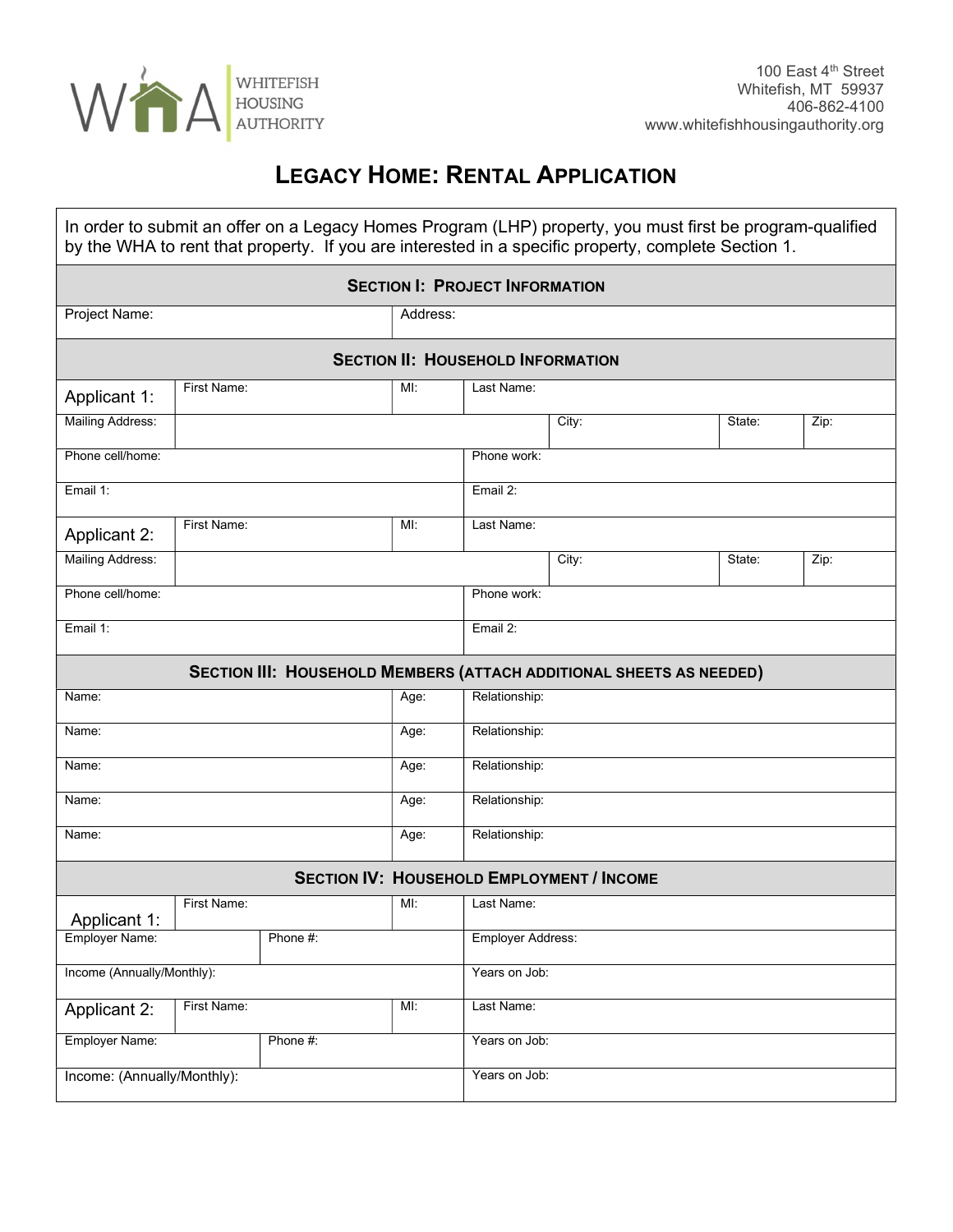

| TOTAL GROSS HOUSEHOLD ANNUAL INCOME (PLEASE ADD ALL APPLICANT INCOMES TOGETHER):                                                                                            |       |  |  |  |  |
|-----------------------------------------------------------------------------------------------------------------------------------------------------------------------------|-------|--|--|--|--|
| <b>SECTION V: CERTIFICATIONS</b>                                                                                                                                            |       |  |  |  |  |
| I/We affirm that the information provided in this application is true, complete and accurate.<br>I/We understand that any inaccuracy may disqualify me/us from eligibility. |       |  |  |  |  |
| <b>SECTION VI: AFFIRMATION</b>                                                                                                                                              |       |  |  |  |  |
| I/We, the undersigned, hereby declare, under penalty of perjury, that the information provided<br>in this application for housing is true and correct.                      |       |  |  |  |  |
| <b>PRIMARY APPLICANT:</b>                                                                                                                                                   | DATE: |  |  |  |  |
| <b>SECONDARY APPLICANT:</b>                                                                                                                                                 | DATE: |  |  |  |  |